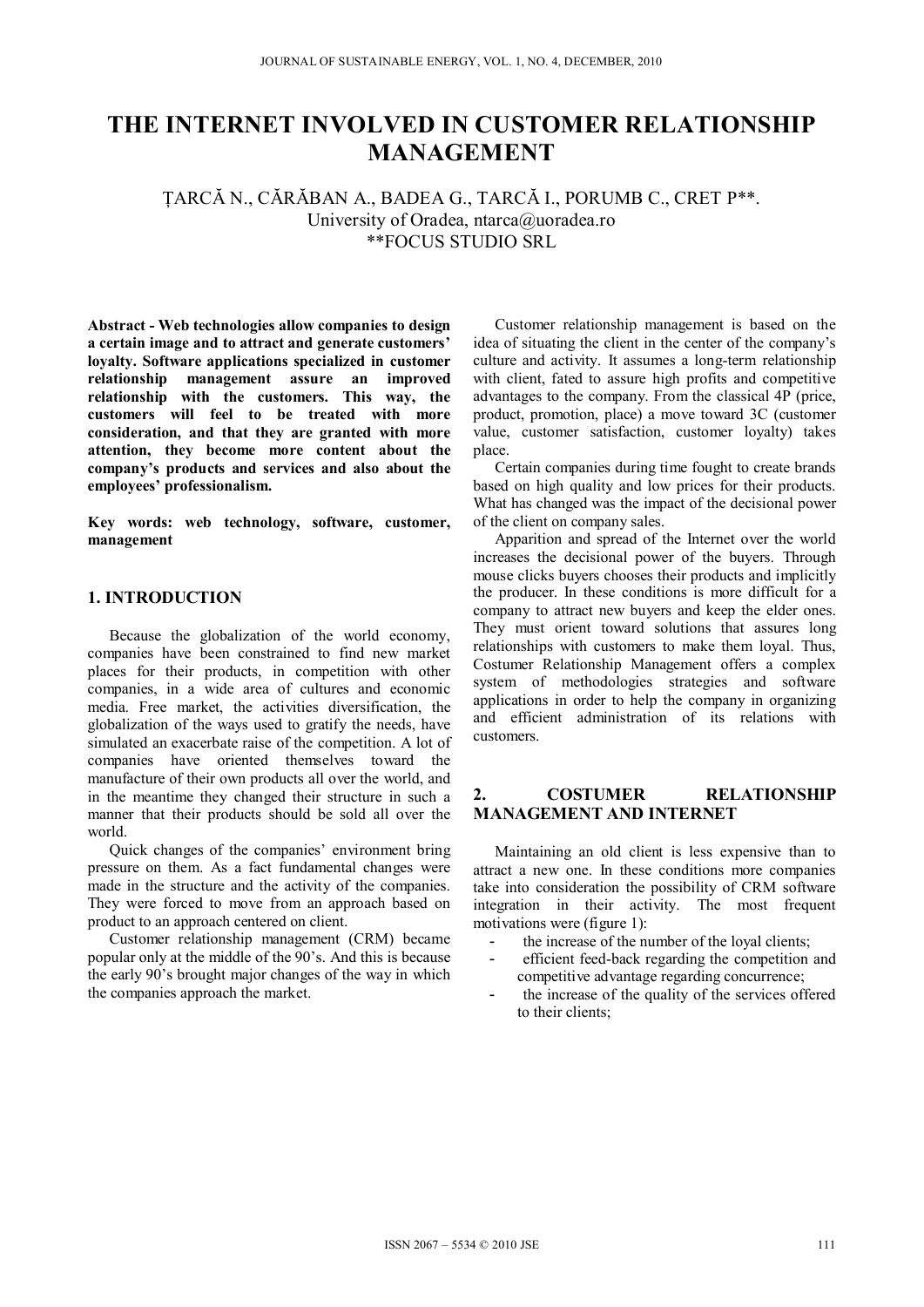

Figure 1 The top three strategic motives

CRM software solutions evolved from an older technology - Computer Integrated Telephony. According to this technology after a phone call, a computer monitor offers a personalized message. This way attention was accorded to the clients, making him to feel important.

CRM application market boomed in recent past time and has a wide variety. The common point of all application is the fact that the client remarks that he is individually treated, with consideration, and all wishes, expectations and dissatisfactions regarding offered products and services. "The most important thing is that the client remarks that he is treated with consideration, his problems are known and sometimes he is redirected to the same operator, thus creating an almost personal relationship". This operator should be perceived as a close person if for example client's birth date and zodiac, details about family, children or photo are screened on the monitor during conversation. [Bal04]

In the meantime, any of the CRM applications assure:

- communication support;
- marketing opportunities identification
- correct sale strategy selection
- collected information analysis and correct tactical decisions regarding the customer relationship improvement
- clients needs, expectations and wishes gratification in post sale activities

global vision of the whole business.

 CRM software uses the databases potential and is based on the Internet. Thus it facilitates the interaction with clients through the speediest and most efficient communication media – the Internet. (figure 2) [WEB06]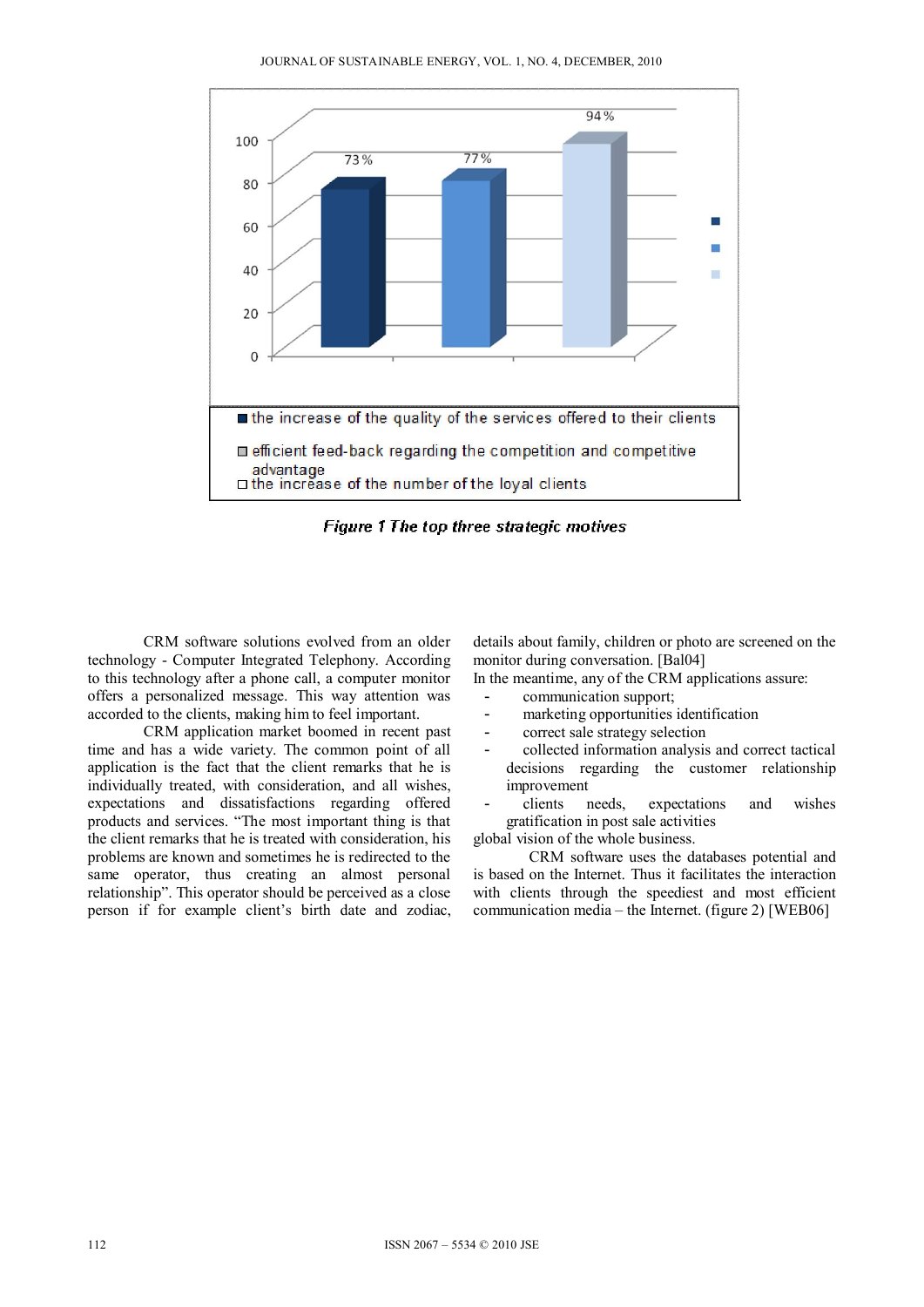

**Fig. 2 Interaction between company and client through Internet** 

An increasing number of companies use websites, so that the internet begins to capture the managerial thoughts interest. A website is important for a company activity, because:

- It permits the clients and potential customers to achieve information about the company activity and to permanently interact with it;
- It permits data collection about the site visitors (name, e-mails, preferences, etc), in order to transform them in clients;
- It permits data collection about the company's clients in order to create a database. This database is useful to a better understanding of the client in order to make him loyal to the company;
- It permits the creation of client services specific problems database

The infrastructure provided by the Internet offers the companies the possibility to communicate with their clients in the same manner they communicate through phone or fax.

The technologies and applications specific to the Internet offer new communication methods and cooperation with clients.

The complexity of the interaction with clients through multiple channels (direct correspondence, phone receive center, fax, e-mail, chat, sms, etc) indicates the fact that

the modern technology can reduce the employees effort and saving of costs.

At the moment a lot of companies consider that the main advantage offered by the websites consists in the fact that its visitors can inform themselves, can find by themselves answers to their questions, thus minimizing the company efforts and increasing their efficiency.

Mainly, websites contains answer pages to the most frequent questions of the buyers. Through a simple mouse click anyone interested can obtain the desired information.

In the case of the companies that use systems, complex software solutions, clients questions are analyzed being than searched in "the information base" possible answers. The intelligent software solutions "learn" from the solved cases. They add in "the information base" the newly achieved information.

It has been noticed that a major part of the buyers prefers a direct communication with the company employees. Regarding this, software solutions of the CRM type, even they are based on the Internet, include facilities which permits a client to be contacted or to contact directly, through phone, company agents. In case of the integrated informatics systems the call center instantly identifies the client and accesses the history of his interaction with the company. The operator can use this information in the conversation with the client so that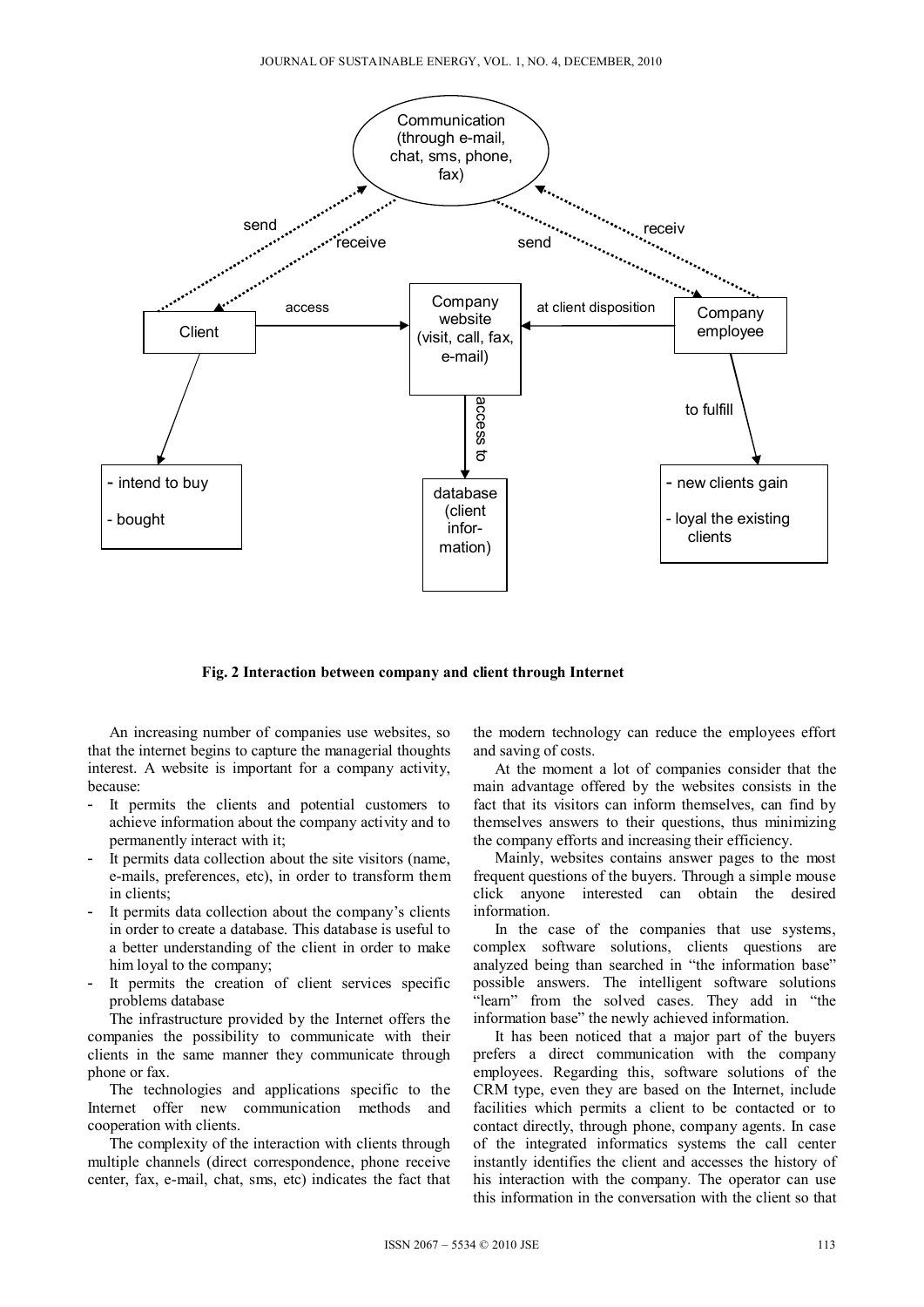the client can notice that is treated with consideration, that he is important to that company.

Multiple possibilities of communication take into account client wishes for the preferred communication channel.

#### **3. THE IMPORTANCE OF THE COSTUMER RELATIONSHIP MANAGEMENT STRATEGY**

CRM software market is huge and permanently increases. Anyhow, in many situations the implementation of such software doesn't conduct toward the achievement of the wished objectives.

The main cause consists in the lack of the way in which the relationship client-company is seen. Inadequate use of high performance software doesn't assure the expected results.

When CRM software is implemented, the clientcompany relationship notion needs to be redefined in the context of that specific company, also taking into account cultural differences between different zones of the world. The company has to develop its own business strategy oriented toward clients. Only in such way the chances of success increases.

Some things need to be taken into account by the company:

- to construct its own personalized model of the client relationship management
- to take into account the CRM strategy, not only the CRM technology. A company needs to look after:
	- o the increasing of the client satisfaction in order to make them loyal;
	- o the client relationship expansion;
	- o the costs minimization;
	- o the income maximization;
	- o brand consolidation;
- to facilitate the communication with the clients through a variety of means:
	- o the use of the websites, thus reducing the costs needed to administrate the relationship with the clients;
	- o technical assistance, information regarding products and use instructions on websites, available 24 hours a day 7 days a week.
	- o the use of the internet cookies to find customers wishes, preferences, interests, in order to personalize the product offer
	- o friendly mechanism of client reclamation recording. An unknown client dissatisfaction cannot be solved thus transforming it into an important source of client dissatisfaction
	- o an efficient mechanism to permit the client's discontentment solving. A quickly solved discontentment conducts toward the increase of the client satisfaction.
	- o Identification of the way in which the clients perceive the quality notion, in order to assure personalized services, corresponding to their expectations and demands.
- to invest also in innovation not only in CRM technology infrastructure. Conducted studies reveals

that 30% of the funds allocated to IT development should be used for innovation

to invest in dashboard development, as it is known that they a significant impact on company performances.

For satisfactory results of the CRM software implementation at the market level and to the economic demands a total involvement of the company is needed. At any moment a client can turn on to the products of another company if they satisfy his expectations, tastes and wishes. This is why the company needs to know exactly what to offer its clients, when and how should it offer its products.

A small or medium sized company can quickly adapt itself to the market changes. The CRM strategy and its sustaining technology need to be flexible adaptive to continuously changing conditions.

## **CONCLUSIONS**

CRM uses strategic planning, personalized marketing technology and techniques to permanently optimize the company relationship with its clients.

CRM is a business strategy which puts the client in the center of company processes and practices.

In a competitive market a company success cannot be assured only by the diversity of its products, but also by the difference between the services they offer their clients.

To bring benefits, CRM implementation needs to take place only when the company product-centered market approach moves toward a client-centered market approach.

## **REFERENCES**

- [1]. Baltac, V. Managementul relațiilor cu clienții CRM, 2004, http://www.softnet.ro/library/files/papers/CRM.pdf
- [2]. Berry, J., Database marketing, Business Week, September 5, 2004
- [3]. Bruhn, M. Orientarea spre clienţi. Temelia afacerii de succes, Editura Economică, Bucureşti, 2001
- [4]. Bruhn, M. Kundenorientierung.Bausteine eines exzellenten Unternehmens, 2. Aufl., Beck s Verlag, Munchen, 2003
- [5]. Buruga, S.; Alboaie, L., Servicii web. Concepte de bază şi implementare, Editura Polirom, 2006
- [6]. Moisand, B. CRM-Gestion de la relation client, Hermes Sciences Publications, Paris, 2002
- [7]. Pop, N., Managementul relaţiilor cu clientul Direcţie majoră a orientării activităţii de piaţă a întreprinderii, Revista de Management şi Inginerie Economică, vol.3, Cluj Napoca, 2004
- [8]. Popescu, G., Webmarketing în România, Editura Teora, Bucureşti, 2007
- [9]. Seifert, D., Gawlik, T., Keller J Effiziente Kundendindung mit CRM, Galileo Press, Bon, 2002
- [10]. Snell, N. Internet şi Web. Ghid complet, Editura All, 2005
- [11]. Ţarcă, N., Implicaţii ale tehnologiei informaţionale în gestionarea relaţiilor firmei cu clienţii săi, Analele Universităţii din Oradea, Tom XV, Facultatea de Ştiinţe Economice, Oradea, 2006